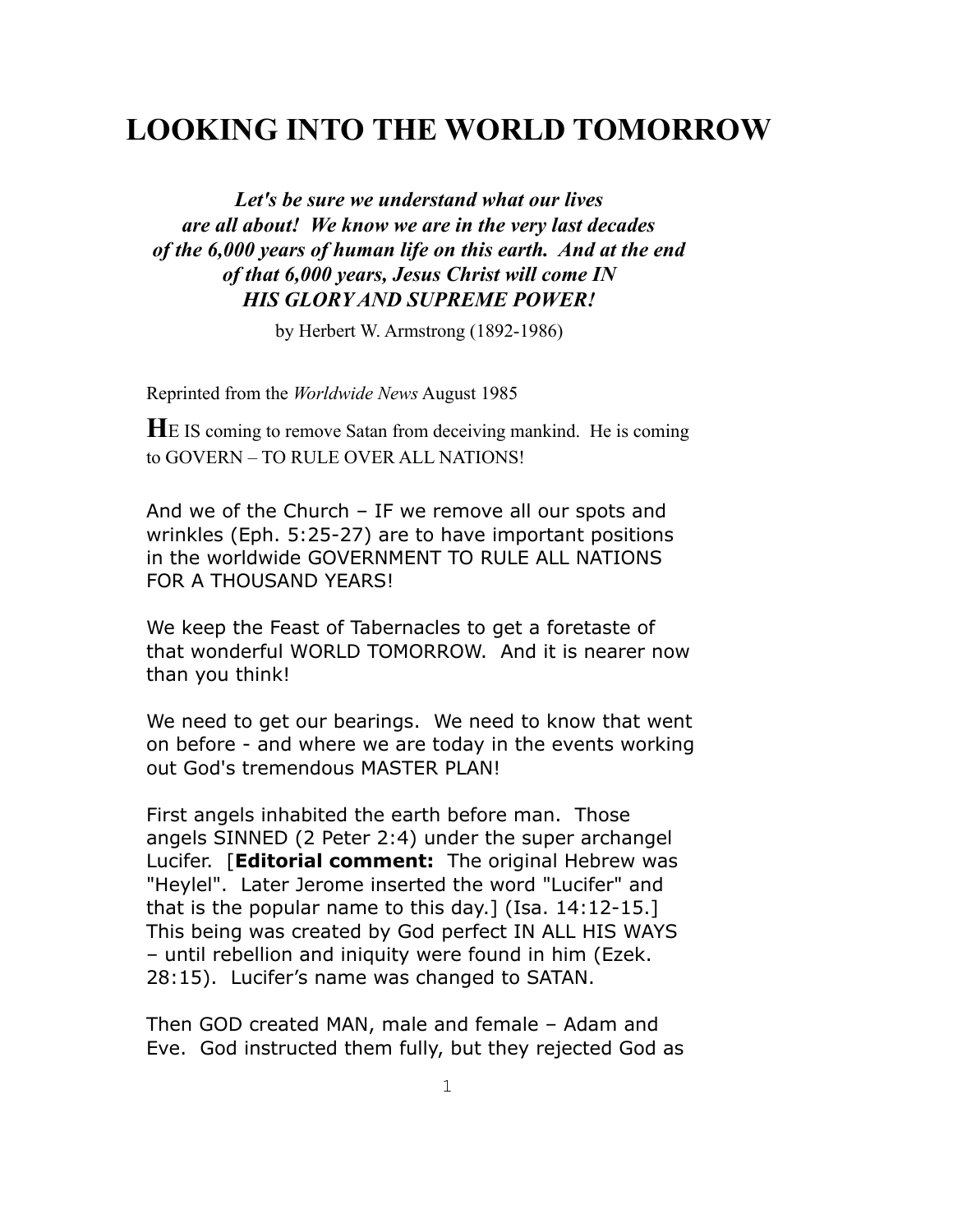Revealer of knowledge, as their God and as RULER.

So God shut all mankind off from Him and His Holy Spirit (Gen. 3:22-24) except those infinitesimal FEW God would specially call for SPECIAL COMMISSION OR DUTY PREPARING FOR HIS KINGDOM.

For almost 6,000 years now, NO OTHERS BUT THOSE FEW have been able to come to Jesus Christ (John 6:44), although millions have been misled by Satan to think they are Christians. God has called NO ONE JUST FOR SALVATION! You were called for the special duty of supporting Jesus Christ in preparing for the KINGDOM OF GOD!

## **A special people**

We, then are a special and PECULIAR PEOPLE (1 Peter 2:9), not of this world - thousands of people supporting the Work of Jesus Christ in going to the world.

God established a 7,000 year MASTER PLAN for accomplishing HIS PURPOSE IN MAN! Yet there is DUALITY in everything God does.

God's work through humans started with the creation of the first man ADAM (and his wife, Eve). The physical creation of man began with Adam. But the SPIRITUAL and ultimate creation of man begins with the second Adam, JESUS CHRIST.

To keep His Church in mind of God's SPIRITUAL CREATION OF MAN, God appointed SEVEN ANNUAL FESTIVALS!

The FIRST of these festivals is the PASSOVER, which comes on the eve of the 14th day of the first month of the sacred calendar, in the spring.

The SECOND festival, the Days of Unleavened Bread, lasts SEVEN DAYS, the first and seventh of which are annual SABBATHS. The Passover pictures to us the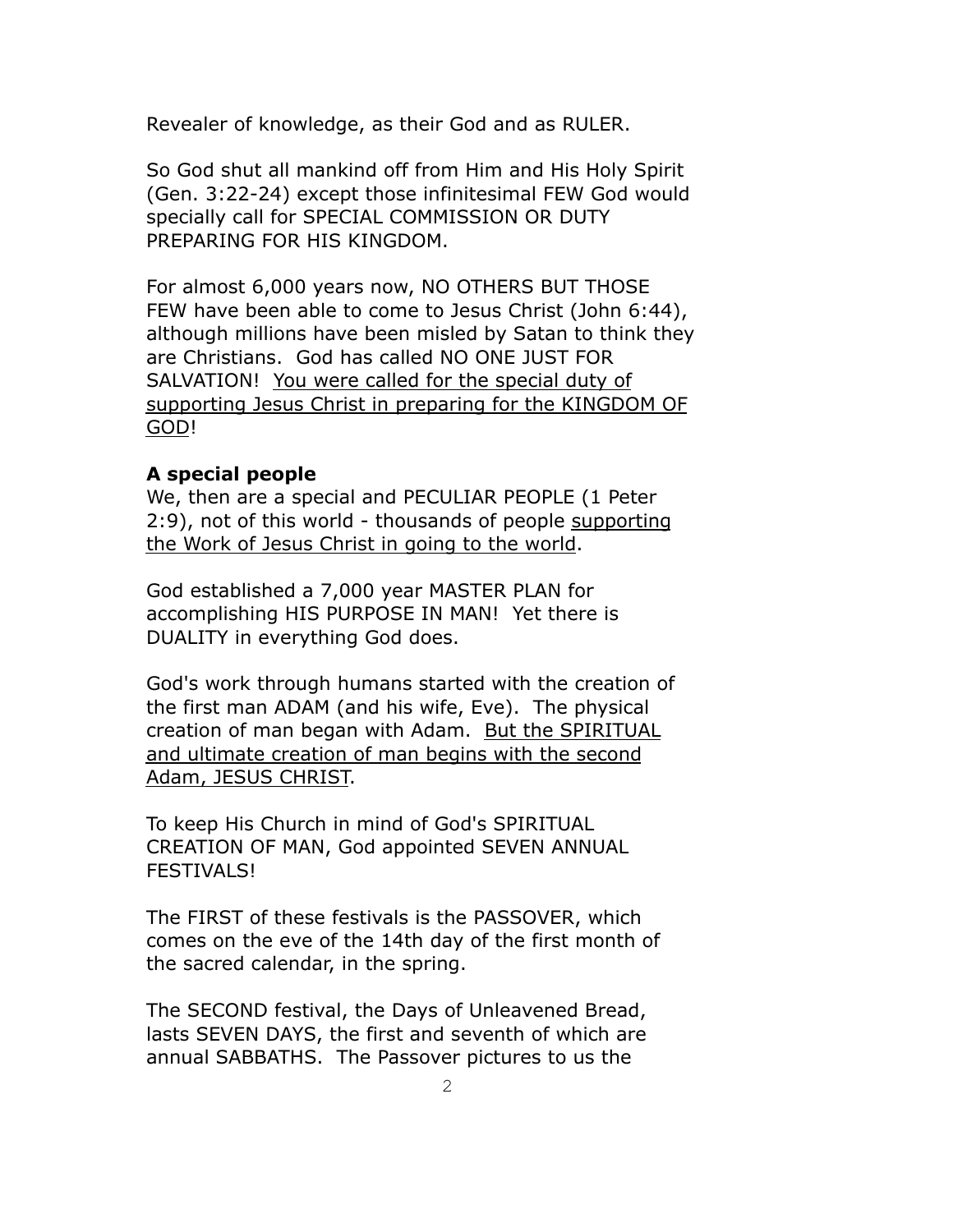DEATH OF JESUS CHRIST - HIS SHED BLOOD for the remission of our sins UPON REAL REPENTANCE. The second festival pictures the coming out of SIN, as the Israelites came out of Egypt during those same seven days. [**Editorial comment:** We now see that it also pictures feeding on Jesus Christ, the Unleavened Bread (Manna) from Heaven]

The THIRD festival is the "Feast of Firstfruits" called in New Testament times "Pentecost". It reminds us that the FEW of us in God's Church are only the FIRST SMALL HARVEST of God's spiritual harvest.

The FOURTH festival, the Feast of Trumpets, comes on the first day of the seventh month of the sacred calendar. It pictures to us the RETURN OF JESUS CHRIST TO EARTH IN SUPREME POWER to rule all nations.

Up to then, the VERY FEW called by God have had to overcome SATAN and SATAN'S WORLD. To attain salvation is MUCH HARDER than it will be for the overwhelming MAJORITY to be called during the Millennium and Great White Throne Judgment. But, if we OVERCOME Satan and his world, we shall REIGN WITH JESUS CHRIST!

The FIFTH festival is the most solemn day of the year, the Day of Atonement – a holy convocation. It is a day of fasting. It pictures Jesus Christ doing away with Satan, so that Satan cannot tempt those during the Millennium or the Great White Throne Judgment. It pictures At-ONE-MENT with God.

Then the SIXTH festival is the one we are now about to celebrate, the FEAST OF TABERNACLES. It pictures the GREAT MAIN HARVEST OF THIS 7,000 years.

The SEVENTH festival, the Last Great Day, follows the SEVEN DAYS of the Feast of Tabernacles. The first of these seven days is a high Sabbath, and the one day following the Feast of Tabernacles – the eighth day - is a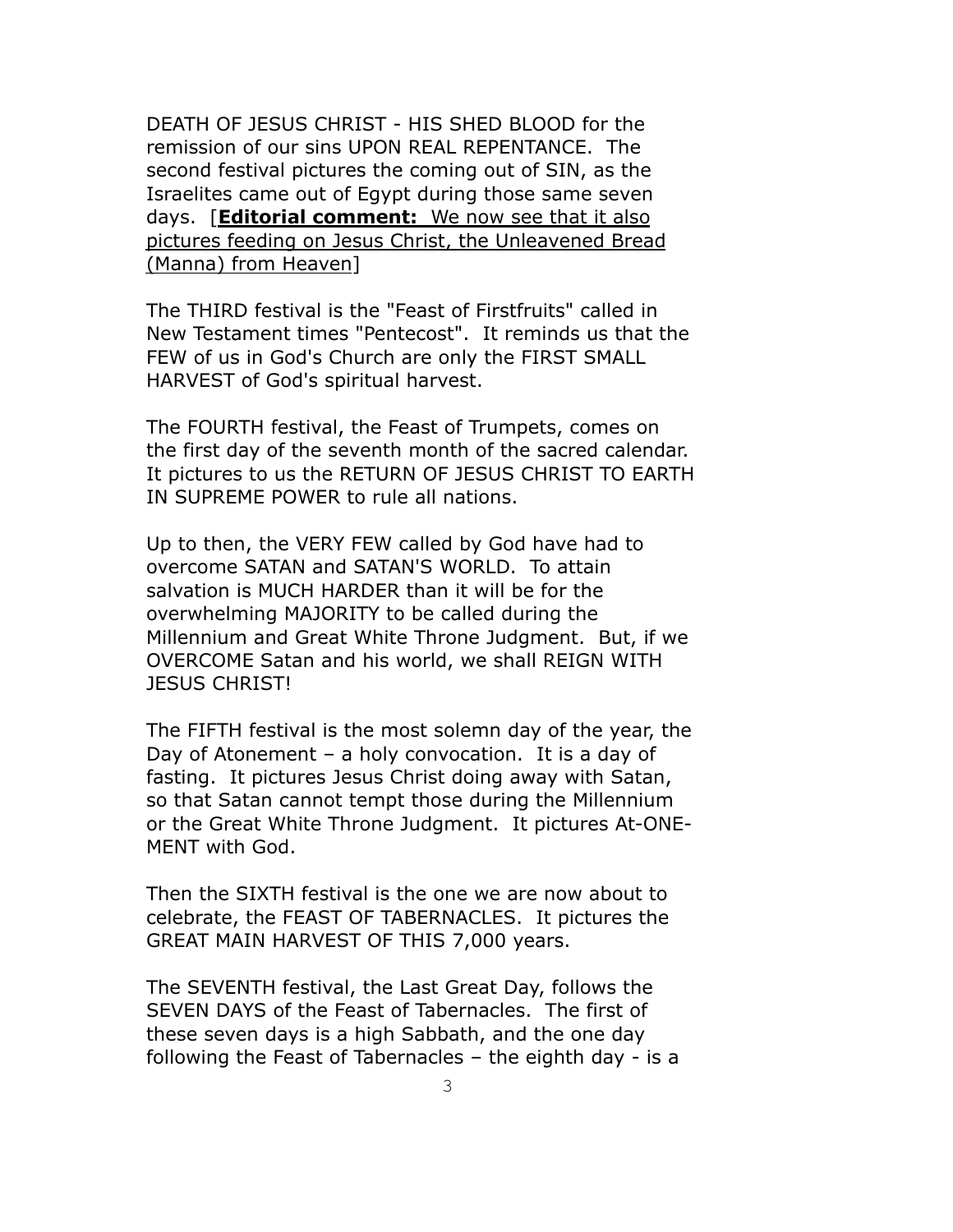high Sabbath, picturing the GREAT WHITE THRONE JUDGMENT.

## **A time of rejuvenation**

The Feast of Tabernacles is intended to be a time of inspiration, a time of rejuvenation! It is the only time in the year that God makes it possible for all His children to rest from their regular duties, to worship and rejoice together, to concentrate on the deep meaning of the age in which we live and RENEW our personal dedication to the commission we have been given!

Attending this Feast of Tabernacles, YOU should be refreshed by living eight days in a manner that renews your perspective of God's coming Kingdom and REDEDICATED to go out another year progressively fulfilling the Work we have been given to do.

This year, perhaps more than ever before, we need to attend! The strengthening of our resolve to fulfill the great commission of preaching the Gospel to the world is bringing new vigor and NEW PERSPECTIVE into a more dynamic and dedicated Church. We ALL need to feel this impact. Pray to become more inspired and more dedicated to the work that yet lies ahead.

This Feast is the time for us to hear the vital messages that relate to the times in which we live and the deep meaning of the prophetic events that are beginning to happen. Sermons portraying the meaning of recent events and the fulfillment of prophecy in our time will be absolutely vital to hear. You cannot afford to miss a single service!

God knows His Church needs new LIFE, new VIGOR and GREATER INSPIRATION! This Feast of Tabernacles promises to be jam-packed with just what you need to fulfill the very purpose for which you are on earth.

### **Unprecedented impact**

[**Editorial comment:** The following reflects the way it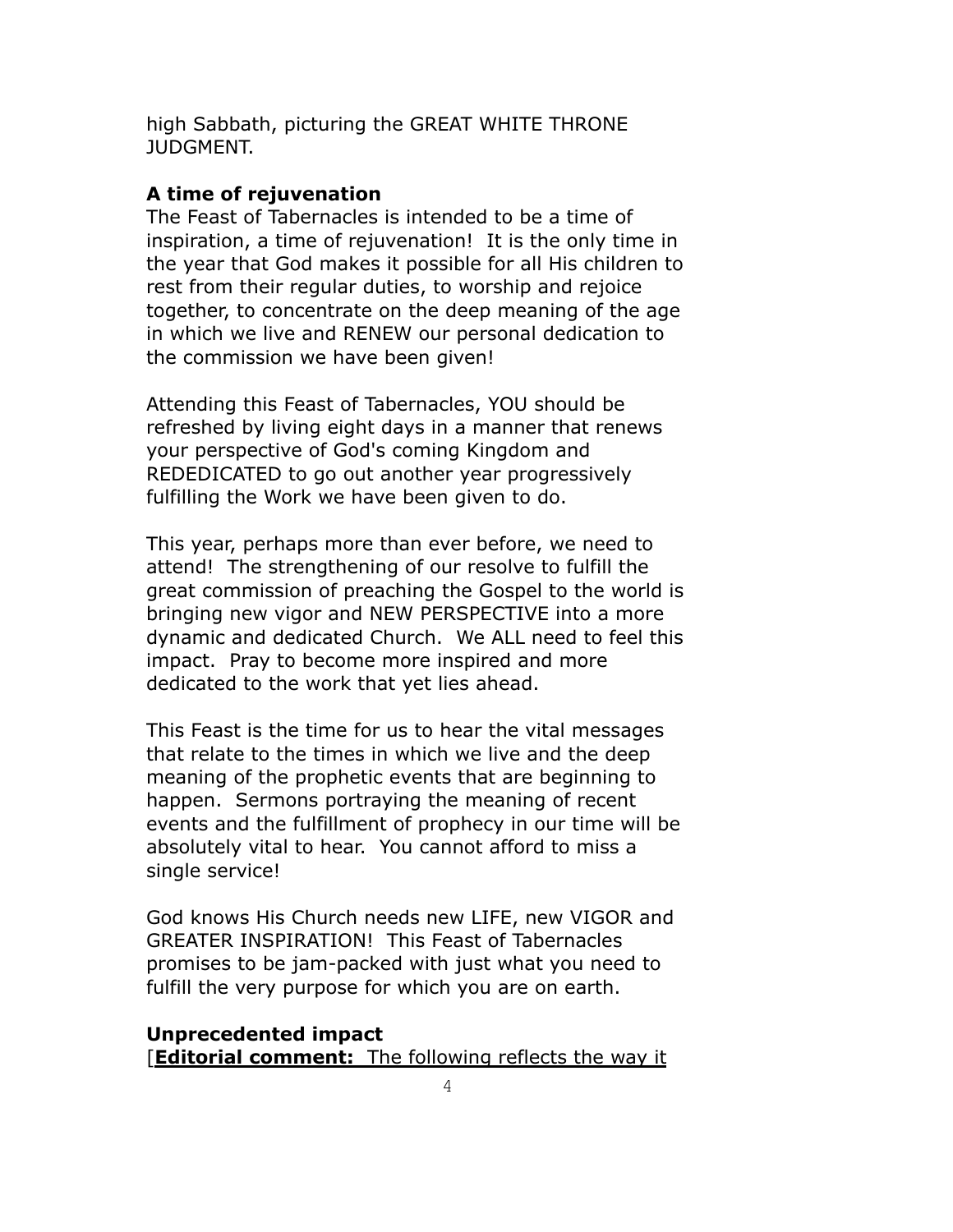was historical, when we had many members.] When this festival brings some 6,000 to 10,000 people into a community for eight days, the impact on that area is simply UNPRECEDENTED! The entire community wonders what these people will be like. Anticipating the worst (having experienced other large crowds drawn by rock bands and public demonstrations) and yet hoping for the best, each area in its own particular way girds for the onslaught of our "conventioneers".

For example: Our Festival Office staff members are often asked "What kind of people are these?" "What do they believe? "What is the Feast of Tabernacles?" "How will they treat my establishment?" ..These and dozens of other questions are running through the minds of thousands of the local residents.

You will give them the answers, by your example, for a full eight days!

Here is the opportunity to be a LIGHT to the world by LIVING the picture of the Millennium – the Kingdom of God in action on this earth – as a witness to these people.

We can, by our own PERSONAL EXAMPLES during this Festival, be used by God as a powerful witness that may help lead others into the very truth of God and a way of escape from the terrible times ahead!

#### **We set an example**

THINK about that as it is a very real responsibility!

God expects us to set an example for others. That EXAMPLE is Jesus Christ living His life in you! At the Feast of Tabernacles, we should express to each community the fruits of a totally changed and converted life. That is a very important way in which each one of YOU can serve!

Jesus lived a life of cleanliness. He took care of the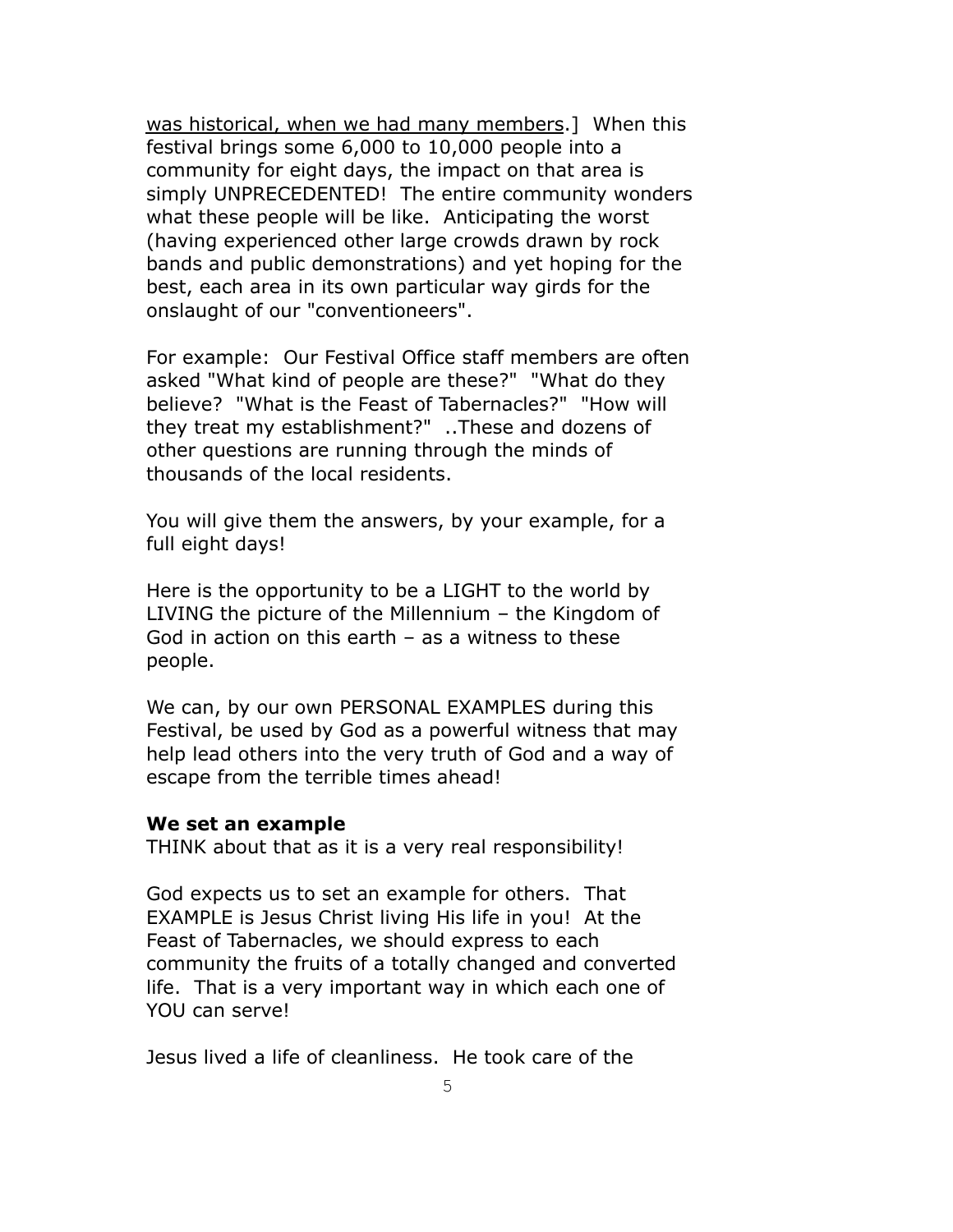property of others! He undoubtedly paid His bills in full and on time. Let's be aware that our relationship with each individual with whom we come in contact at the Festival is representative of the Church as a whole.

We have been called out of a darkened world to be a light – to shine before men that they may see our GOOD WORKS and glorify our Father who is in heaven.

We need not hide what we do, but we do need to guard against setting a wrong example in the communities that are hosts of the Festival.

The apostle Paul said, "Do not let your good be spoken of as evil" (Rom. 14:16, Revised Authorized Version throughout). Paul continued to say "It is good neither to eat meat nor drink wine nor do anything by which your brother stumbles or is offended or is made weak" (vs. 21).

We are to be a light and an example to others. Please set a good example and be MODERATE in ALL things!

#### **Give according to blessings**

Remember, also, God commands us NOT to COME EMPTY to His Festival, but to plan ahead and be prepared to give a generous offering, ACCORDING to the blessing He has given us.

Notice! "Three times a year all your males shall appear before the Lord your God in the place which He chooses at the Feast of Unleavened Bread, at the Feast of Weeks (Pentecost) and at the FEAST of TABERNACLES and they shall not appear before the Lord empty-handed." (Deut. 16:16)

God says each is to give as he is able (vs. 17).

Where OUR TREASURE is, that is where our HEARTS will be also! Where is YOUR heart? Hopefully IN the work Jesus Christ is doing!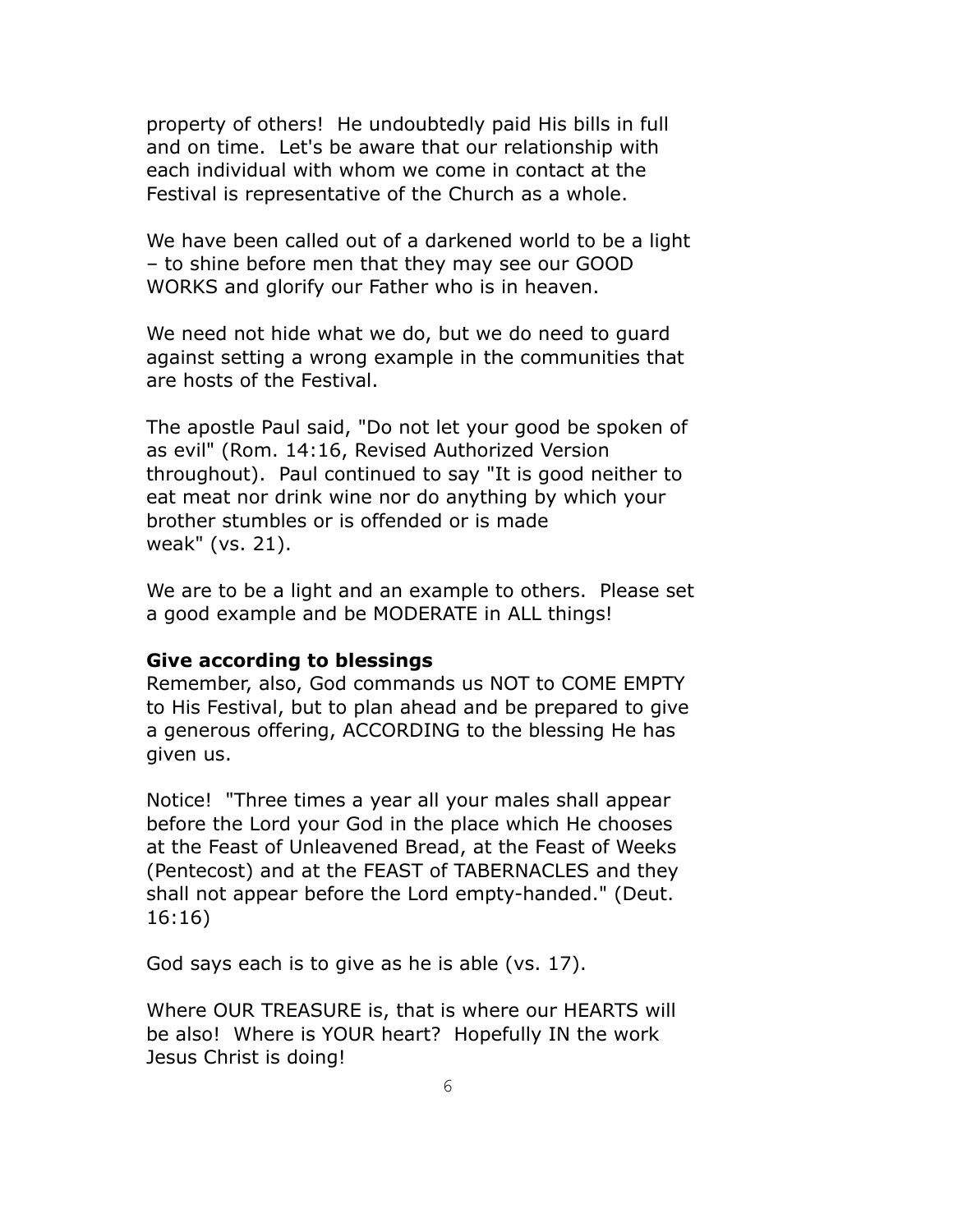So please THINK about it. Remember that "God loves a cheerful giver" (2 Cor. 9:7). PLAN to give as generous an offering as you can possibly afford, according to the blessing God has given you. We are God's people! Let's continue proving it to Him!

This year we are again looking forward to one of the finest, most inspiring Feast of Tabernacles of all!

There is no way to describe the emotional IMPACT and the DEEP THRILL that can be yours in journeying to the place God has set His name in a humble, yielded and worshipful attitude where thousands of others are assembled together, gathering as one family in one place for the observance of God's annual Festival.

From the first sound of thousands of voices lifted in song during the opening service to the closing prayer, the Festival is always an exciting, thrilling and never-to-be forgotten experience. There will be literally thousands of fellow heirs in Jesus Christ in our midst, thousands to whom every day, every event will be an experience they will cherish for the rest of their lives!

#### **The week of the Feast**

Just think of what lies ahead during the week of the Feast of Tabernacles, the wonderful opportunity of visiting and fellowshipping with thousands of others in whom is the Spirit of God, attending inspiring, uplifting, dynamic services and hearing the meaningful sermons, attending the many special activities scheduled, participating in Bible studies, family occasions, recreational activities such as boating, waterskiing, picnicking, hiking, bicycling, horseback riding, fishing, visiting historical sites or tourist attractions or just relaxing with one's family around the pool with a group of friends.

God has given you all this – and more in His Feast of Tabernacles! However, let's keep this Feast fully understanding WHY we do so, RENEWING once again the